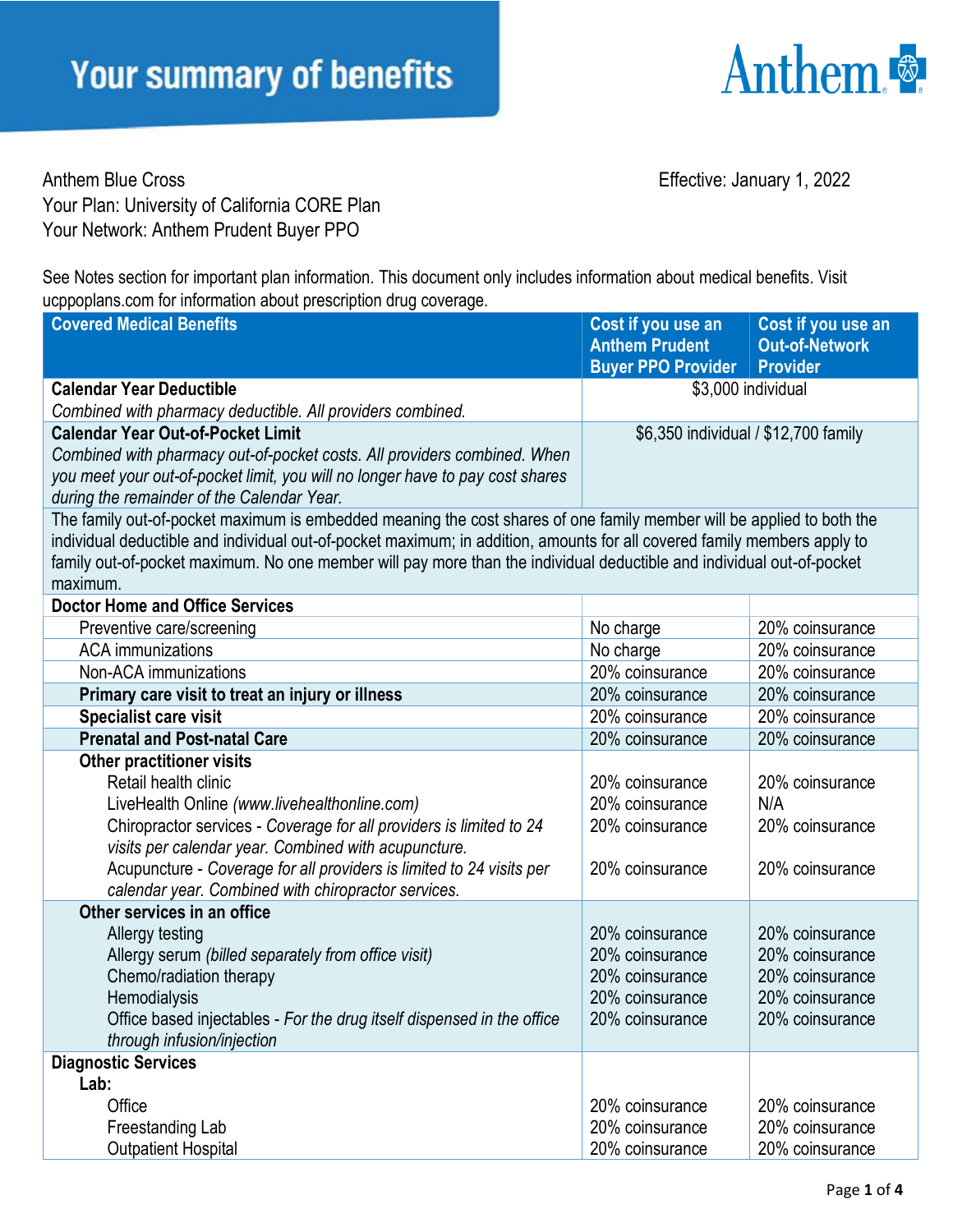### **Your summary of benefits**

# Anthem.

| <b>Covered Medical Benefits</b>                                        | Cost if you use an        | Cost if you use an    |
|------------------------------------------------------------------------|---------------------------|-----------------------|
|                                                                        | <b>Anthem Prudent</b>     | <b>Out-of-Network</b> |
|                                                                        | <b>Buyer PPO Provider</b> | <b>Provider</b>       |
| X-ray:                                                                 |                           |                       |
| Office                                                                 | 20% coinsurance           | 20% coinsurance       |
| <b>Freestanding Radiology Center</b>                                   | 20% coinsurance           | 20% coinsurance       |
| <b>Outpatient Hospital</b>                                             | 20% coinsurance           | 20% coinsurance       |
| Advanced diagnostic imaging (for example, MRI/PET/CAT scans):          |                           |                       |
| Office                                                                 | 20% coinsurance           | 20% coinsurance       |
| <b>Freestanding Radiology Center</b>                                   | 20% coinsurance           | 20% coinsurance       |
| <b>Outpatient Hospital</b>                                             | 20% coinsurance           | 20% coinsurance       |
| <b>Emergency and Urgent Care</b>                                       |                           |                       |
| Emergency room facility services, doctor and other services            | 20% coinsurance           | 20% coinsurance       |
| Ambulance (air and ground)                                             | 20% coinsurance           | 20% coinsurance       |
| Not subject to the calendar year deductible                            |                           |                       |
| <b>Urgent Care (office setting)</b>                                    | 20% coinsurance           | 20% coinsurance       |
| <b>Outpatient Mental/Behavioral Health and Substance Abuse</b>         |                           |                       |
| Doctor office visit                                                    | 20% coinsurance           | 20% coinsurance       |
| <b>Facility fees</b>                                                   | 20% coinsurance           | 20% coinsurance       |
| <b>Outpatient Surgery</b>                                              |                           |                       |
| <b>Facility fees:</b>                                                  |                           |                       |
| Hospital                                                               | 20% coinsurance           | 20% coinsurance       |
| <b>Freestanding Surgical Center</b>                                    | 20% coinsurance           | 20% coinsurance       |
| Doctor and other services                                              | 20% coinsurance           | 20% coinsurance       |
| Hospital Stay (all inpatient stays including maternity, mental/        |                           |                       |
| behavioral health, and substance abuse)                                |                           |                       |
| Facility fees (for example, room & board)                              | 20% coinsurance           | 20% coinsurance       |
| <b>Bariatric surgery</b>                                               | 20% coinsurance           | Not covered           |
| (Medically necessary surgery for weight loss, for morbid obesity only) |                           |                       |
| Doctor and other services                                              | 20% coinsurance           | 20% coinsurance       |
| <b>Recovery &amp; Rehabilitation</b>                                   |                           |                       |
| Home health care                                                       | 20% coinsurance           | Not covered           |
| Coverage is limited to 100 visits per Calendar Year.                   |                           |                       |
| Rehabilitation/Habilitation services (for example,                     |                           |                       |
| physical/speech/occupational therapy):                                 |                           |                       |
| Office - Costs may vary by site of service.                            | 20% coinsurance           | 20% coinsurance       |
| Outpatient hospital                                                    | 20% coinsurance           | 20% coinsurance       |
| <b>Cardiac rehabilitation</b>                                          |                           |                       |
| Office                                                                 | 20% coinsurance           | 20% coinsurance       |
| Outpatient hospital                                                    | 20% coinsurance           | 20% coinsurance       |
| <b>Skilled Nursing Care (in a facility)</b>                            | 20% coinsurance           | 20% coinsurance       |
| Coverage for all providers is limited to 100 days per calendar year.   |                           |                       |
| <b>Hospice</b>                                                         | 20% coinsurance           | Not covered           |
| <b>Durable Medical Equipment</b>                                       | 20% coinsurance           | 20% coinsurance       |
| <b>Prosthetic Devices</b>                                              | 20% coinsurance           | 20% coinsurance       |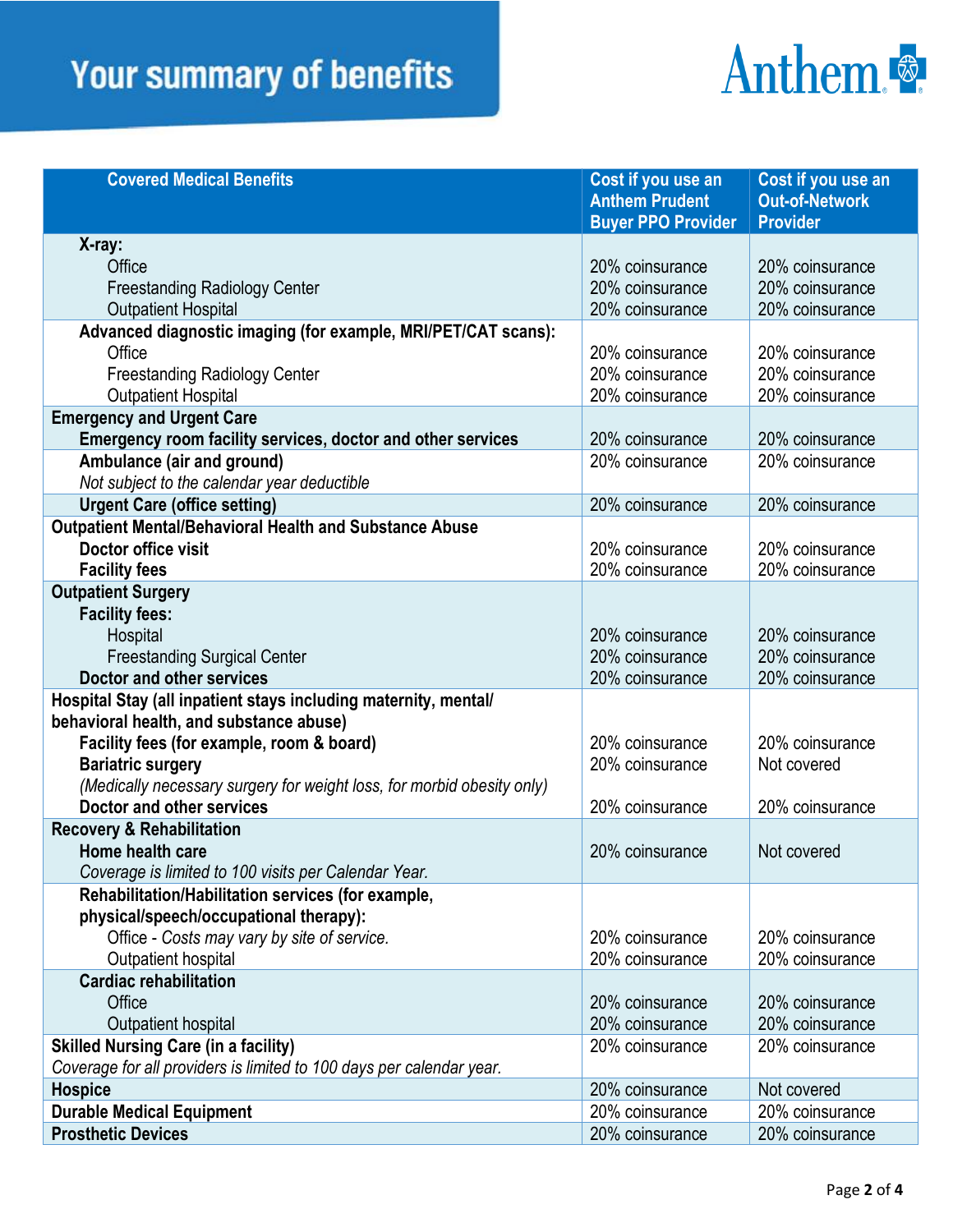### **Your summary of benefits**

# Anthem

| <b>Covered Medical Benefits</b>                                                                      | Cost if you use an<br><b>Anthem Prudent</b>                                        | Cost if you use an<br><b>Out-of-Network</b> |
|------------------------------------------------------------------------------------------------------|------------------------------------------------------------------------------------|---------------------------------------------|
|                                                                                                      | <b>Buyer PPO Provider</b>                                                          | <b>Provider</b>                             |
| <b>Hearing Aids</b>                                                                                  | Not covered                                                                        | Not covered                                 |
| <b>Diabetes Care Benefits</b>                                                                        |                                                                                    |                                             |
| Devices, equipment and supplies                                                                      | 20% coinsurance                                                                    | 20% coinsurance                             |
| Diabetes self-management training - office location                                                  | 20% coinsurance                                                                    | 20% coinsurance                             |
| <b>Travel Immunizations</b>                                                                          |                                                                                    |                                             |
| <b>ACA Travel immunizations</b>                                                                      | No charge                                                                          | 20% coinsurance                             |
| Non-ACA Travel immunizations: Japanese Encephalitis, Rabies, Typhoid,                                | 20% coinsurance                                                                    | 20% coinsurance                             |
| and Yellow Fever                                                                                     |                                                                                    |                                             |
| <b>Family Planning</b>                                                                               |                                                                                    |                                             |
| Counseling and consulting (includes insertion of IUD, as well as injectable and                      | No charge                                                                          | 20% coinsurance                             |
| implantable contraceptives for women)                                                                |                                                                                    |                                             |
| Tubal ligation (an additional facility coinsurance may apply when services are                       | No charge                                                                          | 20% coinsurance                             |
| rendered in a hospital)                                                                              |                                                                                    |                                             |
| Vasectomy (an additional facility coinsurance may apply when services are<br>rendered in a hospital) | 20% coinsurance                                                                    | 20% coinsurance                             |
| <b>Care Outside of Plan Service Area</b>                                                             |                                                                                    |                                             |
| Within the United States: Blue Cross Blue Shield Global Core                                         |                                                                                    |                                             |
|                                                                                                      | All covered services provided through a<br>BlueCard® Program, for out-of-state     |                                             |
|                                                                                                      | emergency and non-emergency care, are                                              |                                             |
|                                                                                                      | provided at the Anthem Prudent Buyer PPO                                           |                                             |
|                                                                                                      | level of the local Blue Plan allowable amount                                      |                                             |
|                                                                                                      | when you use an In-Network provider.                                               |                                             |
| Outside of the United States: Blue Cross Blue Shield Global Core                                     | All covered services for emergency and non-<br>emergency care will be eligible for |                                             |
|                                                                                                      |                                                                                    |                                             |
|                                                                                                      | reimbursement when received outside the US.                                        |                                             |
|                                                                                                      | Please refer to the Anthem Prudent Buyer                                           |                                             |
|                                                                                                      | PPO level of benefits for covered services and                                     |                                             |
|                                                                                                      | corresponding member liability.                                                    |                                             |

*This summary of benefits is a brief outline of coverage, designed to help you with the selection process. This summary does not reflect every benefit, exclusion and limitation which may apply to the coverage. For more details, important limitations and exclusions, please review the formal CORE Benefit Booklet. If there is a difference between this summary and the CORE Benefit Booklet, the CORE Benefit Booklet, will prevail.*

#### **Notes:**

- Calendar Year Out-of-Pocket Maximums includes deductible, coinsurance and prescription drug.
- An additional \$250 copay applies if prior authorization is not obtained for Inpatient or Skilled Nursing Facility services by an Out-of-Network provider.
- Inpatient Hospital services by an Out-of-Network provider are subject to a maximum plan payment of \$480 per day.
- Outpatient Hospital services by an Out-of-Network provider are subject to a maximum plan payment of \$280 per visit.
- If you use an Out-of-Network Provider, you are responsible for any difference between the covered expense and the actual Out-of-Network provider's charge.